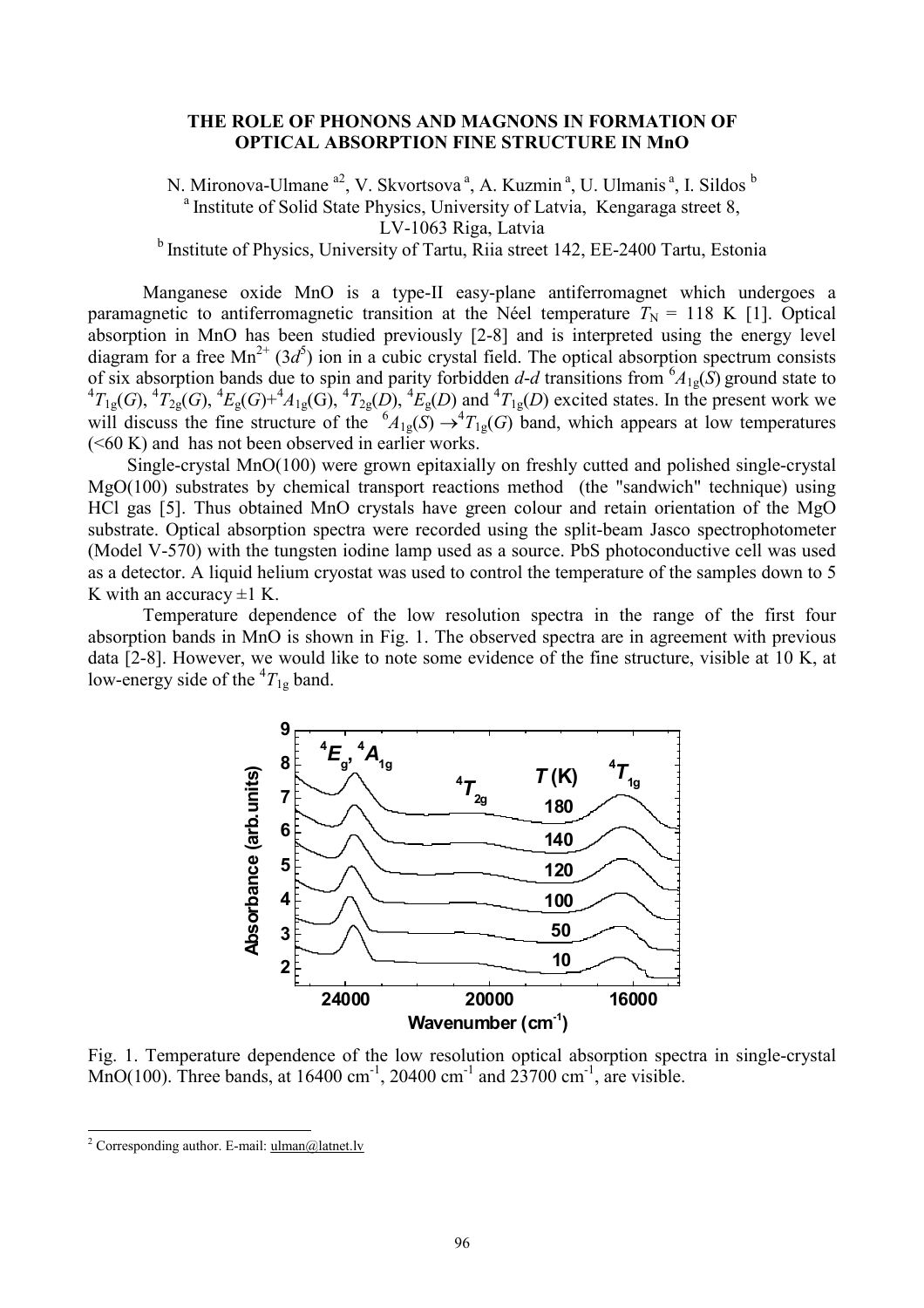In Fig. 2 high-resolution optical absorption spectra in MnO are shown for the temperature range from 6 K to 60 K, that corresponds to antiferromagnetic state region. The fine structure consisting of three main peaks at 15680, 15950 and 16150  $cm^{-1}$  is well visible at 6 K. Moreover, the first peak at 15680 cm<sup>-f</sup> is splitted into two components, separated by about 34 cm<sup>-1</sup> at 5 K (Fig. 3). The splitting decreases rapidly with temperature increase and becomes not detectable above 40 K (Fig. 2). Such behaviour allows us to suggest a magnetic origin of the observed splitting.



Fig. 2. Temperature dependence of the high-resolution optical absorption spectrum in the region of the  ${}^6A_{1g} \rightarrow {}^4T_{1g}$  transition in single-crystal MnO(100). Theoretical MnO phonon density of states (DOS) (taken from [11]) is shown to indicate the phonon sidebands (P). Pure exciton (E) and exciton–one-magnon (E+M) transitions are marked by arrows.



Fig. 3. Enlarged low-energy part (circles) of the high-resolution optical absorption spectrum in the region of the  ${}^6A_{1g} \rightarrow {}^4T_{1g}$  transition in single-crystal MnO(100). Two peaks, due to pure exciton at 15650 cm<sup>-1</sup> and exciton–one-magnon at 15684 cm<sup>-1</sup> transitions, are well visible. Decomposition of the experimental signal into two Lorentzian lines (dotted curves) and background (dashed curve) is also shown.